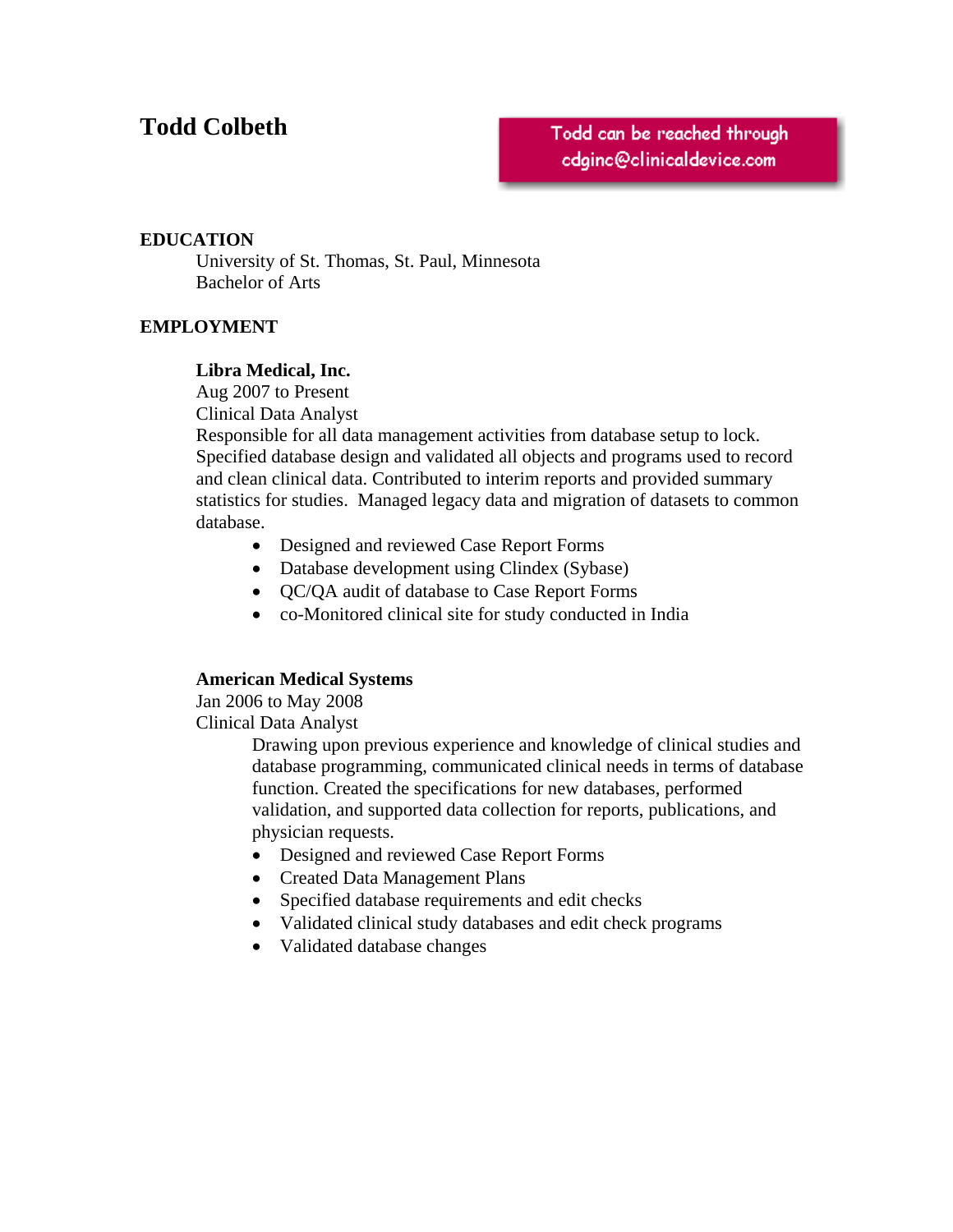#### **Orphan Medical Incorporated**

Sep 2002 to Dec 2005

Clinical Data Manager

Coordinated all data management activities between Sponsor and Contract Research Organization for as many as 5 multi-centered, multi-national sleep studies at various phases and operation. Assigned data management obligations; timelines and milestones for deliverables and set quality standards against which those deliverables would be evaluated. Created database structure, programming, queries and reports for 2 retrospective, oncology studies using Microsoft Access. Data Cleaning performed using SAS. Wrote 4 Annual Safety Summaries for submission to FDA.

# **3M Pharmaceuticals**

Dec 1999 to Feb 2002

Senior Clinical Data Analyst

Implemented standard operating procedures to ensure that all data collected and entered into databases from clinical trials is timely, accurate and complete. Ensured that data will meet rigorous data quality audits, performed by 3M and/or regulatory auditors. Assisted in giving work direction, procedures, and guidance to other members of the Clinical Data Management section.

Selected new and modified protocol-specific automated consistency checks expressed as "English" summaries. Programmed Oracle SQL code of specified checks and validated using test data to ensure that only true data failures are reported. Supervised a team of five DBA's.

Maintained standard database objects: code lists, variables, tables, pages, dictionaries, and programs. Loaded blinded randomization for clinical trials. Integrated electronic data from external sources through batch loading process into clinical database. Used eRT *eDataManagement*<sup>TM</sup> software. Contributed to writing company and department SOP's and work guidelines.

## **G. D. Searle**

Jan 1997 to June 1999

Data Management Associate

Managed the processing, coding and cleaning of clinical databases for arthritis clinical study trials in an accurate and timely manner to reflect the data collected on Case Report Forms for clinical trials, in accordance with Clinical Data Management and Clinical Research Procedures and Guidelines.